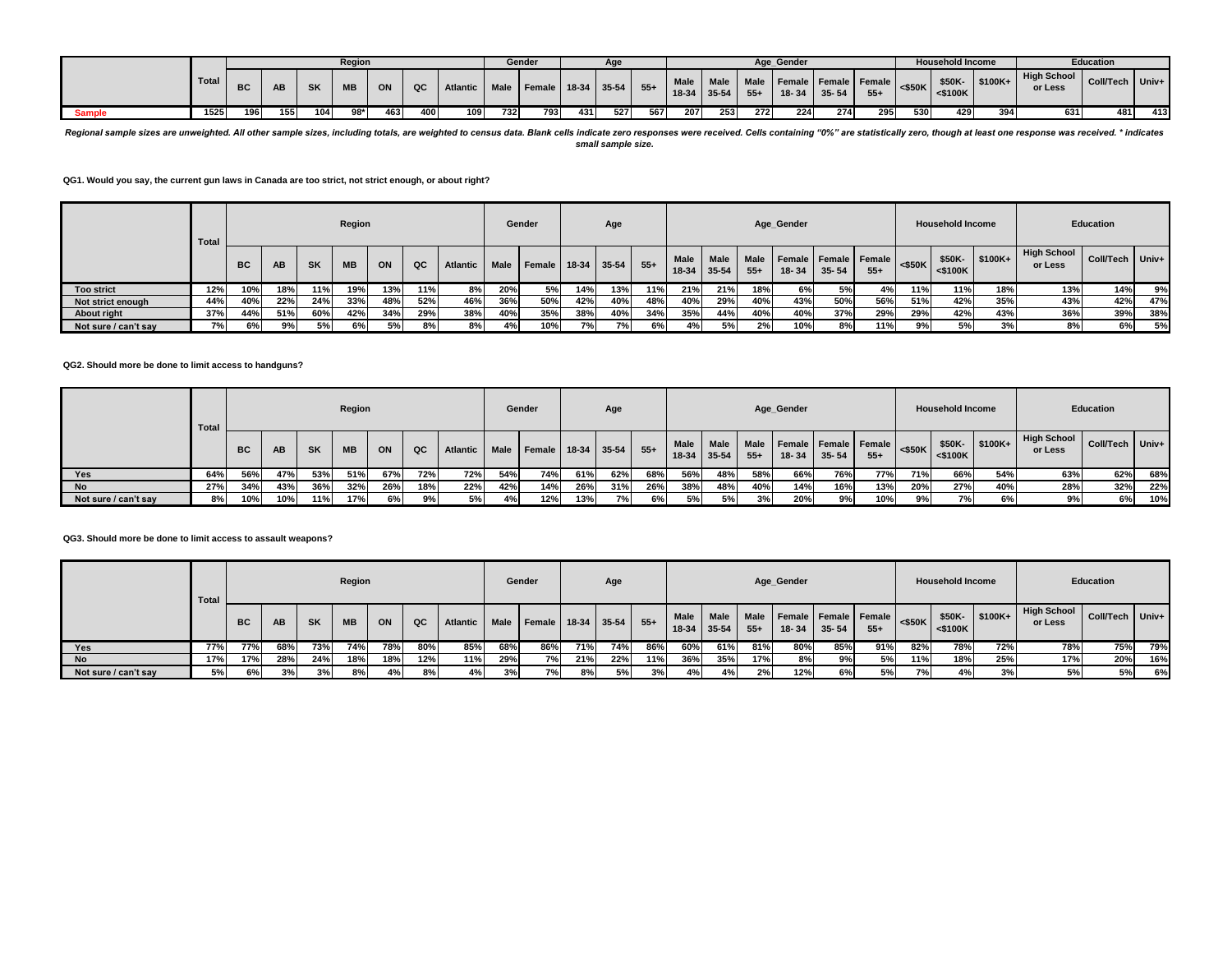#### **QG4. Overall, how well – if at all - would you say you know and understand the laws and regulations around owning and storing guns in Canada.**

|                                                | <b>Total</b> |           |           |           | Region    |     |     |                 |             | Gender |         | Age       |       |                      |                          |                      | Age_Gender      |                              |       |           | <b>Household Income</b> |          |                               | Education         |     |
|------------------------------------------------|--------------|-----------|-----------|-----------|-----------|-----|-----|-----------------|-------------|--------|---------|-----------|-------|----------------------|--------------------------|----------------------|-----------------|------------------------------|-------|-----------|-------------------------|----------|-------------------------------|-------------------|-----|
|                                                |              | <b>BC</b> | <b>AB</b> | <b>SK</b> | <b>MB</b> | ON  | QC  | <b>Atlantic</b> | <b>Male</b> | Female | $18-34$ | 35-54     | $55+$ | <b>Male</b><br>18-34 | <b>Male</b><br>$35 - 54$ | <b>Male</b><br>$55+$ | Female<br>18-34 | Female   Female<br>$35 - 54$ | $55+$ | $<$ \$50K | \$50K-<br>$<$ \$100K    | $$100K+$ | <b>High School</b><br>or Less | Coll/Tech   Univ+ |     |
| Know the laws and<br>regulations very well     | 18%          | 19%       | 19%       | 26%       | 21%       | 18% | 16% | 14%             | 28%         | 9%     | 15%     | 20%       | 18%   | 24%                  | 29%                      | 29%                  | 7%              | 12%                          | 7%    | 15%       | 16%                     | 25%      | 18%                           | 22%               | 13% |
| Know quite a bit                               | 34%          | 33%       | 40%       | 38%       | 37%       | 34% | 30% | 34%             | 36%         | 32%    | 31%     | 34%       | 36%   | 36%                  | 36%                      | 37%                  | 27%             | 32%                          | 36%   | 32%       | 34%                     | 38%      | 34%                           | 33%               | 35% |
| Don't know much about<br>them                  | 41%          | 42%       | 36%       | 33%       | 34%       | 41% | 43% | 46%             | 31%         | 50%    | 46%     | 38%       | 40%   | 35%                  | 31%                      | 29%                  | 57%             | 45%                          | 50%   | 41%       | 44%                     | 34%      | 39%                           | 41%               | 45% |
| Know nothing about the<br>laws and regulations | 7%           | 6%        | 5%        | 2%        | 8%        | 6%  | 11% | 7%              | 5%          | 9%     | 8%      | <b>7%</b> | 7%    | 5%                   | 4%                       | 5%                   | 10%             | 11%                          | 8%    | 12%       | 6%                      | 3%       | 10%                           | 5%                | 6%  |
| Top2box                                        | 52%          | 52%       | 59%       | 64%       | 57%       | 53% | 46% | 48%             | 64%         | 41%    | 46%     | 54%       | 54%   | 60%                  | 65%                      | 66%                  | 34%             | 44%                          | 43%   | 47%       | 50%                     | 64%      | 51%                           | 55%               | 49% |
| Bottom2box                                     | 48%          | 48%       | 41%       | 36%       | 43%       | 47% | 54% | 52%             | 36%         | 59%    | 54%     | 46%       | 46%   | 40%                  | 35%                      | 34%                  | 66%             | 56%                          | 57%   | 53%       | 50%                     | 36%      | 49%                           | 45%               | 51% |

**QG5. When thinking about the process to legally possess a non-restricted gun in Canada, would you say it is....**

|                       | <b>Total</b> |           |           |           | Region    |     |     |                 |             | Gender             |     | Age |       |                      |                      |               | Age_Gender |           |                               |           | <b>Household Income</b> |          |                               | <b>Education</b> |     |
|-----------------------|--------------|-----------|-----------|-----------|-----------|-----|-----|-----------------|-------------|--------------------|-----|-----|-------|----------------------|----------------------|---------------|------------|-----------|-------------------------------|-----------|-------------------------|----------|-------------------------------|------------------|-----|
|                       |              | <b>BC</b> | <b>AB</b> | <b>SK</b> | <b>MB</b> | ON  | QC  | <b>Atlantic</b> | <b>Male</b> | Female 18-34 35-54 |     |     | $55+$ | <b>Male</b><br>18-34 | <b>Male</b><br>35-54 | Male<br>$55+$ | 18-34      | $35 - 54$ | Female Female Female<br>$55+$ | $<$ \$50K | \$50K-<br>$<$ \$100K    | $$100K+$ | <b>High School</b><br>or Less | Coll/Tech Univ+  |     |
| <b>Too strict</b>     | 5%           | 3%        | 7%        | 7%        | 8%        | 7%  | 3%  | 5%              | 8%          | 3%                 | 5%  | 6%  | 5%    | 8%                   | 10%                  | 7%            | 2%         | 2%        | 3%                            | 6%        | 4%                      | 6%       | 6%                            | 6%               | 4%  |
| About right overall   | 60%          | 63%       | 73%       | 79%       | 60%       | 57% | 53% | 64%             | 67%         | 54%                | 61% | 61% | 58%   | 67%                  | 68%                  | 65%           | 55%        | 55%       | 52%                           | 51%       | 65%                     | 71%      | 59%                           | 60%              | 61% |
| Not strict enough     | 30%          | 29%       | 17%       | 11%       | 28%       | 32% | 38% | 26%             | 23%         | 36%                | 29% | 29% | 32%   | 23%                  | 21%                  | 26%           | 35%        | 37%       | 37%                           | 36%       | 28%                     | 21%      | 30%                           | 29%              | 32% |
| Don't Know / not sure | 5%           | 4%1       | 3%        | 3%        | 3%        | 4%  | 6%  | 5%              | 2%          | 7%)                | 5%  | 4%  | 5%    | 2%                   | 1%                   | 2%            | 8%         | 6%        | 8%                            | 7%        | 3%                      | 2%       | 5%                            | 5%               | 4%  |

# **QG6. When thinking about the process to legally possess a restricted gun in Canada, would you say it is....**

|                       | Total |           |     |           | Region    |     |     |                 |             | Gender             |     | Age             |       |               |                      |                      | Age_Gender                    |           |       |           | <b>Household Income</b> |          |                        | <b>Education</b> |       |
|-----------------------|-------|-----------|-----|-----------|-----------|-----|-----|-----------------|-------------|--------------------|-----|-----------------|-------|---------------|----------------------|----------------------|-------------------------------|-----------|-------|-----------|-------------------------|----------|------------------------|------------------|-------|
|                       |       | <b>BC</b> | AB. | <b>SK</b> | <b>MB</b> | ON  | QC  | <b>Atlantic</b> | <b>Male</b> | Female 18-34 35-54 |     |                 | $55+$ | Male<br>18-34 | <b>Male</b><br>35-54 | <b>Male</b><br>$55+$ | Female Female Female<br>18-34 | $35 - 54$ | $55+$ | $<$ \$50K | \$50K-<br>$<$ \$100 $K$ | $$100K+$ | High School<br>or Less | Coll/Tech        | Univ+ |
| <b>Too strict</b>     | 8%    | 7% I      | 15% | 7%        | 7%1       | 10% | 5%  | 6%              | 14%         | 3%                 | 9%  | 10%             | 7%    | 16%           | 16%                  | 12%                  | 3%                            | 3%        | 2%    | 7% l      | 8%                      | 12%      | 9%                     | 9%               | 7%    |
| About right overall   | 46%   | 49%       | 52% | 63%       | 44%       | 44% | 44% | 45%             | 51%         | 42%                | 47% | 50 <sup>%</sup> | 42%   | 48%           | 58%                  | 48%                  | 45%                           | 44%       | 37%   | 42%       | 47%                     | 53%      | 44%                    | 50%              | 46%   |
| Not strict enough     | 40%   | 39%       | 29% | 26%       | 43%       | 40% | 46% | 44%             | 31%         | 48%                | 38% | 36%             | 46%   | 32%           | 24%                  | 38%                  | 43%                           | 47%       | 53%   | 43%       | 42%                     | 31%      | 41%                    | 36%              | 43%   |
| Don't Know / not sure | 5%    | 5%        | 5%  | 4%        | 6%        | 5%  | 6%  | 5%              | 3%          | 8%                 | 6%  | 4%              | 6%    | 4%            | 2%                   |                      | 8%                            | 6%        | 8%    | 7%        | 3%                      |          | 6%                     | 6%               | 4%    |

# **QG7. Do you support or oppose removing the five-year limit from the mandatory background checks for firearm licenses?**

|                         | Total |           |     |           | Region    |     |     |                 |             | Gender |       | Age       |       |               |                      |                      | Age Gender |                                       |       |           | <b>Household Income</b> |          |                               | <b>Education</b> |           |
|-------------------------|-------|-----------|-----|-----------|-----------|-----|-----|-----------------|-------------|--------|-------|-----------|-------|---------------|----------------------|----------------------|------------|---------------------------------------|-------|-----------|-------------------------|----------|-------------------------------|------------------|-----------|
|                         |       | <b>BC</b> | AB  | <b>SK</b> | <b>MB</b> | ON  | QC  | <b>Atlantic</b> | <b>Male</b> | Female | 18-34 | $35 - 54$ | $55+$ | Male<br>18-34 | <b>Male</b><br>35-54 | <b>Male</b><br>$55+$ | 18-34      | Female   Female   Female<br>$35 - 54$ | $55+$ | $<$ \$50K | \$50K-<br>$<$ \$100 $K$ | $$100K+$ | <b>High School</b><br>or Less | Coll/Tech        | $ $ Univ+ |
| <b>Strongly support</b> | 34%   | 34%       | 27% | 29%       | 25%       | 37% | 34% | 35%             | 27%         | 40%    | 35%   | 32%       | 34%   | 31%           | 24%                  | 27%                  | 39%        | 40%                                   | 41%   | 36%       | 33%                     | 35%      | 32%                           | 33%              | 38%       |
| Support                 | 29%   | 33%       | 27% | 32%       | 27%       | 31% | 21% | 37%             | 30%         | 28%    | 25%   | 30%       | 30%   | 24%           | 29%                  | 36%                  | 27%        | 30%                                   | 26%   | 24%       | 30%                     | 33%      | 26%                           | 29%              | 32%       |
| Oppose                  | 13%   | 14%       | 18% | 17%       | 25%       | 10% | 16% | 6%              | 17%         | 10%    | 13%   | 13%       | 14%   | 18%           | 19%                  | 15%                  | 8%         | 8%                                    | 13%   | 10%       | 15%                     | 15%      | 14%                           | 15%              | 10%       |
| <b>Strongly oppose</b>  | 14%   | 13%       | 18% | 7%        | 12%       | 12% | 19% | 12%             | 17%         | 12%    | 14%   | 16%       | 13%   | 14%           | 20%                  | 15%                  | 14%        | 12%                                   | 11%   | 17%       | 14%                     | 11%      | 15%                           | 16%              | 12%       |
| Not sure / Can't sav    | 10%   | 8%        | 10% | 16%       | 11%       | 9%  | 10% | 11%             | 9%          | 10%    | 12%   | 9%        | 8%    | 13%           | 8%                   | 8%                   | 12%        | 10%                                   | 9%    | 13%       | 8%                      | 6%       | 12%                           | 8%               | 8%        |
| Top2box                 | 63%   | 66%       | 54% | 61%       | 52%       | 68% | 55% | 72%             | 57%         | 68%    | 61%   | 62%       | 65%   | 55%           | 53%                  | 63%                  | 66%        | 70%                                   | 67%   | 60%       | 63%                     | 68%      | 59%                           | 62%              | 70%       |
| Bottom2box              | 28%   | 26%       | 36% | 24%       | 37%       | 22% | 35% | 18%             | 34%         | 22%    | 27%   | 29%       | 27%   | 32%           | 39%                  | 30%                  | 22%        | 20%                                   | 24%   | 27%       | 28%                     | 26%      | 29%                           | 31%              | 22%       |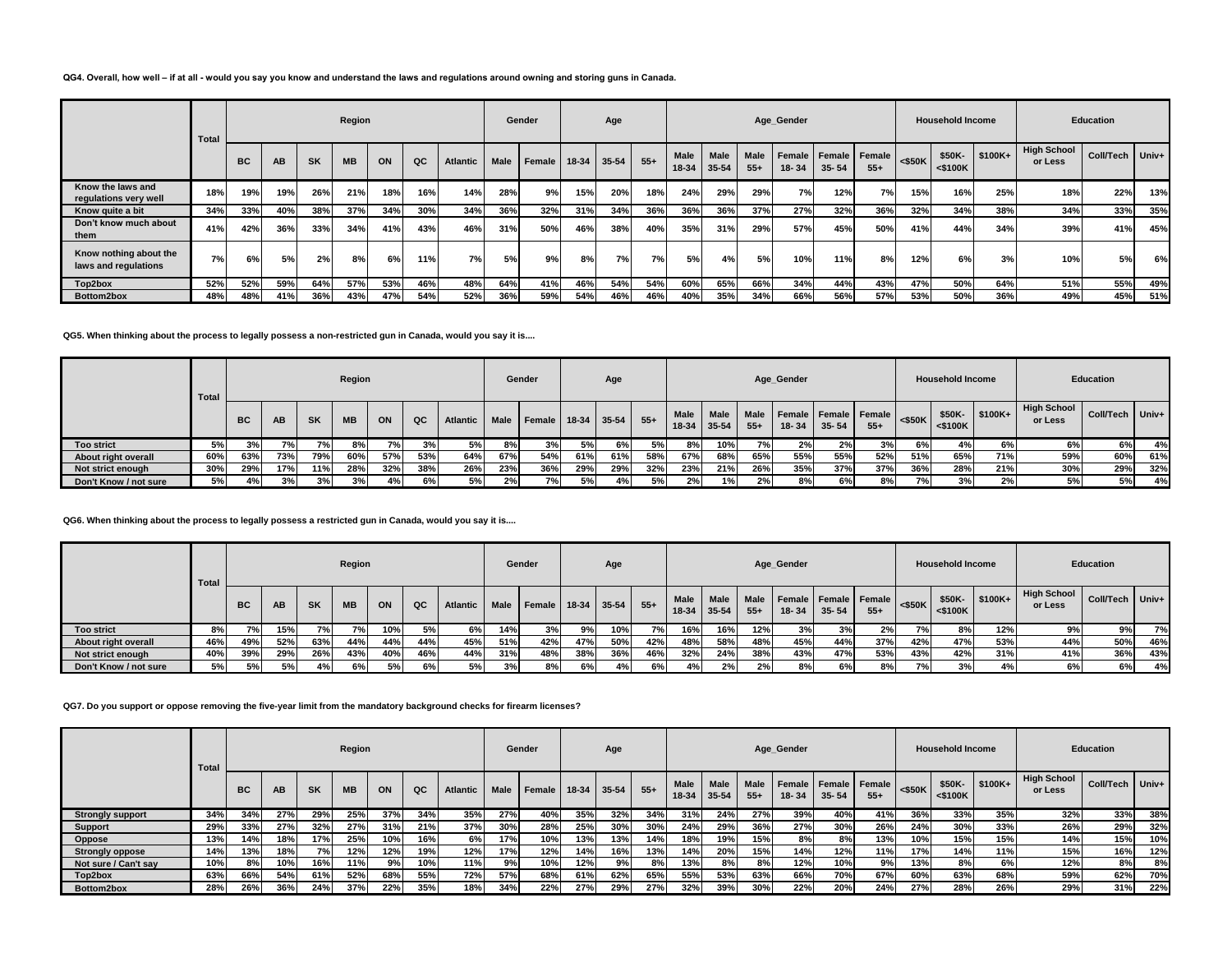### **QG8. [Bill C-71 Provision] Businesses will have to keep records of all gun sales, as well as firearms license information of the buyer for at least 20 years**

|                         | Total |           |           |           | Region    |     |     |                 |             | Gender        |       | Age   |       |               |                          |                      | Age_Gender |                                   |       |           | <b>Household Income</b> |          |                               | <b>Education</b> |     |
|-------------------------|-------|-----------|-----------|-----------|-----------|-----|-----|-----------------|-------------|---------------|-------|-------|-------|---------------|--------------------------|----------------------|------------|-----------------------------------|-------|-----------|-------------------------|----------|-------------------------------|------------------|-----|
|                         |       | <b>BC</b> | <b>AB</b> | <b>SK</b> | <b>MB</b> | ON  | QC  | <b>Atlantic</b> | <b>Male</b> | <b>Female</b> | 18-34 | 35-54 | $55+$ | Male<br>18-34 | <b>Male</b><br>$35 - 54$ | <b>Male</b><br>$55+$ | 18-34      | Female Female Female<br>$35 - 54$ | $55+$ | $<$ \$50K | \$50K-<br>$<$ \$100 $K$ | $$100K+$ | <b>High School</b><br>or Less | Coll/Tech Univ+  |     |
| <b>Strongly support</b> | 50%   | 51%       | 33%       | 32%       | 42%       | 53% | 56% | 51%             | 41%         | 59%           | 48%   | 47%   | 54%   | 44%           | 33%                      | 45%                  | 52%        | 60%                               | 62%   | 60%       | 48%                     | 40%      | 51%                           | 47%              | 51% |
| <b>Support</b>          | 30%   | 31%       | 36%       | 42%       | 33%       | 29% | 26% | 33%             | 31%         | 30%           | 31%   | 32%   | 28%   | 24%           | 36%                      | 31%                  | 37%        | 28%                               | 25%   | 26%       | 31%                     | 35%      | 28%                           | 33%              | 31% |
| Oppose                  | 10%   | 8%        | 20%       | 13%       | 14%       | 10% | 6%  | 8%              | 17%         | 4%            | 10%   | 11%   | 9%    | 19%           | 19%                      | 13%                  | 2%         | 4%                                | 5%    | 6%        | 11%                     | 15%      | 10%                           | 10%              | 10% |
| <b>Strongly oppose</b>  | 6%    | 5%l       | 8%        | 9%        | 4%        | 6%  | 4%  | 5%              | 9%          | 3%            | 6%    | 7°/   | 5%    | 9%            | 10% l                    | 7%                   | 3%         | 3%                                | 3%    | 4%        | 5%                      | 8%       | 5%                            | 6%               | 5%  |
| Not sure / Can't sav    | 4%    | 5%        | 3%        | 4%        | 7%        | 2%  | 8%  | 3%              | 3%          | 5%            | 5%    | 3%    | 4%    | 4%            | 2%1                      | 3%                   | 6%         | 5%                                | 5%    | 5%        | 5%                      | 2%       | 5%                            | 3%               | 3%  |
| Top2box                 | 80%   | 82%       | 69%       | 74%       | 75%       | 82% | 82% | 84%             | 72%         | 88%           | 79%   | 79%   | 82%   | 68%           | 69%                      | 76%                  | 90%        | 88%                               | 88%   | 86%       | 79%                     | 75%      | 79%                           | 80%              | 82% |
| Bottom2box              | 16%   | 13%       | 28%       | 22%       | 18%       | 16% | 10% | 13%             | 25%         | 7%            | 16%   | 18%   | 13%   | 27%           | 29%                      | 20%                  | 5%         | 7%1                               | 7%।   | 9%        | 17%                     | 23%      | 16%                           | 16%              | 15% |

### **QG8. [Bill C-71 Provision] Anyone selling a non-restricted firearm would have to make sure the buyer has a valid firearms license**

|                         | <b>Total</b> |     |           |           | Region    |     |     |                 |             | Gender |         | Age   |       |                      |                      |                      | Age_Gender |                                       |       |           | <b>Household Income</b> |           |                               | <b>Education</b> |     |
|-------------------------|--------------|-----|-----------|-----------|-----------|-----|-----|-----------------|-------------|--------|---------|-------|-------|----------------------|----------------------|----------------------|------------|---------------------------------------|-------|-----------|-------------------------|-----------|-------------------------------|------------------|-----|
|                         |              | BC  | <b>AB</b> | <b>SK</b> | <b>MB</b> | ON  | QC  | <b>Atlantic</b> | <b>Male</b> | Female | $18-34$ | 35-54 | $55+$ | <b>Male</b><br>18-34 | <b>Male</b><br>35-54 | <b>Male</b><br>$55+$ | 18-34      | Female   Female   Female<br>$35 - 54$ | $55+$ | $<$ \$50K | \$50K-<br>$<$ \$100K    | $$100K +$ | <b>High School</b><br>or Less | Coll/Tech Univ+  |     |
| <b>Strongly support</b> | 65%          | 65% | 50%       | 48%       | 59%       | 66% | 75% | 57%             | 58%         | 71%    | 63%     | 62%   | 68%   | 60%                  | 53%                  | 61%                  | 66%        | 71%                                   | 75%   | 70%       | 64%                     | 57%       | 62%                           | 66%              | 69% |
| Support                 | 28%          | 26% | 41%       | 46%       | 34%       | 30% | 16% | 36%             | 35%         | 23%    | 28%     | 31%   | 26%   | 29%                  | 39%                  | 35%                  | 27%        | 23%                                   | 19%   | 22%       | 29%                     | 38%       | 30%                           | 28%              | 27% |
| Oppose                  | 2%           | 3%  | 6%        | 3%        | 1%        | 1%  | 2%  | 1%              | 3%          | 2%     | 3%      | 2%    | 1%    | 4%                   | 3%                   | 2%                   | 2%         | 2%                                    | 1%    | 3%        | 3%                      | 2%        | 3%                            | 2%               | 2%  |
| <b>Strongly oppose</b>  | 2%           | 4%  | 1%I       | 2%        | 1%        | 1%  | 2%  | 3%              | 2%          | 1%     | 2%      | 2%    | 1%    | 3%                   | 3%                   | 1%                   |            | 1%1                                   | 1%    | 2%        | 2%                      | 2%        | 2%                            | 2%               | 1%  |
| Not sure / Can't say    | 3%           | 2%  | 3%        | 1%        | 5%        | 2%  | 5%  | 3%              | 2%          | 4%     | 4%      | 2%    | 3%    | 3%                   | 1%                   | 2%                   | 5%         | 3%                                    | 3%    | 4%        | 2%                      | $1\%$     | 4%                            | 3%               | 1%  |
| Top2box                 | 93%          | 91% | 91%       | 94%       | 93%       | 96% | 91% | 93%             | 93%         | 94%    | 91%     | 93%   | 95%   | 89%                  | 92%                  | 95%                  | 93%        | 94%                                   | 94%   | 91%       | 93%                     | 95%       | 92%                           | 93%              | 95% |
| Bottom2box              | 4%           | 7%  | 6%        | 5%        | 2%        | 2%  | 4%  | 4%              | 6%          | 3%     | 5%      | 5% l  | 3%    | 8%                   | 7%                   | 3%                   | 2%         | 3%                                    | 2%    | 5%        | 4%                      | 4%        | 4%                            | 4%               | 4%  |

### **QG9. Would you support or oppose Canada having a complete ban on civilian possession of Handguns?**

|                         | <b>Total</b> |     |           |           | Region    |     |             |                 |             | Gender |         | Age        |       |                      |                      |                      | Age Gender |                                   |       |            | <b>Household Income</b> |          |                               | <b>Education</b> |           |
|-------------------------|--------------|-----|-----------|-----------|-----------|-----|-------------|-----------------|-------------|--------|---------|------------|-------|----------------------|----------------------|----------------------|------------|-----------------------------------|-------|------------|-------------------------|----------|-------------------------------|------------------|-----------|
|                         |              | BC  | <b>AB</b> | <b>SK</b> | <b>MB</b> | ON  | $_{\alpha}$ | <b>Atlantic</b> | <b>Male</b> | Female | $18-34$ | 35-54      | $55+$ | <b>Male</b><br>18-34 | <b>Male</b><br>35-54 | <b>Male</b><br>$55+$ | $18 - 34$  | Female Female Female<br>$35 - 54$ | $55+$ | $<$ \$50K  | \$50K-<br>$<$ \$100 $K$ | $$100K+$ | <b>High School</b><br>or Less | Coll/Tech        | $ $ Univ+ |
| <b>Strongly support</b> | 41%          | 38% | 24%       | 26%       | 34%       | 44% | 49%         | 45%             | 35%         | 47%    | 40%     | 38%        | 45%   | 39%                  | 30%                  | 37%                  | 41%        | 45%                               | 53%   | 47%        | 43%                     | 35%      | 39%                           | 39%              | 48%       |
| <b>Support</b>          | 20%          | 22% | 15%       | 20%       | 24%       | 19% | 23%         | 19%             | 17%         | 23%    | 19%     | <b>18%</b> | 23%   | 13%                  | 15%                  | 22%                  | 24%        | 20%                               | 24%   | <b>18%</b> | 20%                     | 20%      | 19%                           | 22%              | 20%       |
| Oppose                  | 16%          | 18% | 27%       | 30%       | 23%       | 14% | 12%         | 15%             | 19%         | 14%    | 15%     | 20%        | 14%   | 17%                  | 23%                  | 17%                  | 13%        | 17%                               | 12%   | 16%        | 18%                     | 18%      | 18%                           | 16%              | 14%       |
| <b>Strongly oppose</b>  | 15%          | 16% | 26%       | 21%       | 13%       | 16% | 9%          | 16%             | 26%         | 5%     | 15%     | 19%        | 12%   | 27%                  | 31%                  | 20%                  | 4%         | 7%                                | 5%    | 10%        | 15%                     | 22%      | 16%                           | 17%              | 12%       |
| Not sure / Can't sav    | 7%           | 6%  | 9%        | 3%        | 7%        | 8%  | 8%          | 4%              | 3%          | 11%    | 10%     | 6%         | 5%    | 3%                   | 1%1                  | 3%                   | 17%        | 10%                               | 7%    | 9%         | 4%                      | 5%       | 8%                            | 6%               | 6%        |
| Top2box                 | 61%          | 60% | 39%       | 47%       | 58%       | 63% | 71%         | 64%             | 52%         | 70%    | 59%     | 55%        | 68%   | 53%                  | 45%                  | 59%                  | 65%        | 65%                               | 76%   | 65%        | 63%                     | 55%      | 57%                           | 61%              | 68%       |
| Bottom2box              | 32%          | 34% | 52%       | 51%       | 36%       | 30% | 21%         | 31%             | 45%         | 19%    | 30%     | 39%        | 26%   | 44%                  | 54%                  | 37%                  | 17%        | 24%                               | 16%   | 26%        | 33%                     | 40%      | 34%                           | 33%              | 26%       |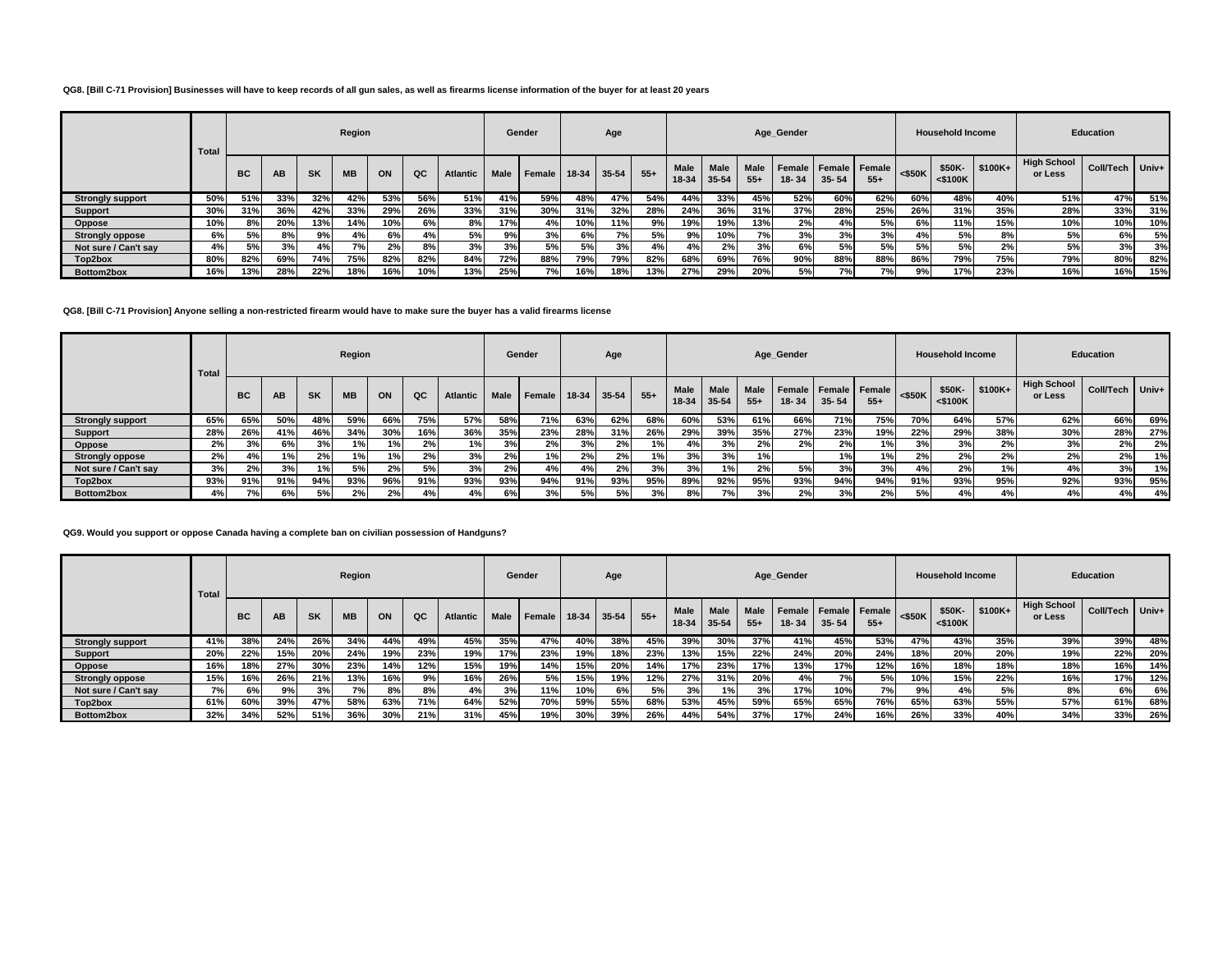# **QG9. Would you support or oppose Canada having a complete ban on civilian possession of Assault weapons?**

|                         | <b>Total</b> |           |     |           | Region    |     |     |                 |             | Gender |             | Age |       |      |                            |                      | Age_Gender |                                   |       |                   | <b>Household Income</b> |           |                               | <b>Education</b> |       |
|-------------------------|--------------|-----------|-----|-----------|-----------|-----|-----|-----------------|-------------|--------|-------------|-----|-------|------|----------------------------|----------------------|------------|-----------------------------------|-------|-------------------|-------------------------|-----------|-------------------------------|------------------|-------|
|                         |              | <b>BC</b> | AB  | <b>SK</b> | <b>MB</b> | ON  | QC  | <b>Atlantic</b> | <b>Male</b> | Female | 18-34 35-54 |     | $55+$ | Male | <b>Male</b><br>18-34 35-54 | <b>Male</b><br>$55+$ | 18-34      | Female Female Female<br>$35 - 54$ | $55+$ | $<$ \$50K $\vert$ | \$50K-<br>$<$ \$100 $K$ | $$100K +$ | <b>High School</b><br>or Less | Coll/Tech        | Univ+ |
| <b>Strongly support</b> | 59%          | 60%       | 46% | 53%       | 53%       | 62% | 62% | 62%             | 50%         | 68%    | 55%         | 56% | 67%   | 47%  | 43%                        | 60%                  | 61%        | 68%                               | 73%   | 62%               | 60%                     | 54%       | 57%                           | 56%              | 68%   |
| Support                 | 15%          | 20%       | 20% | 14%       | 21%       | 13% | 14% | 12%             | 16%         | 15%    | 16%         | 15% | 16%   | 14%  | 15%                        | 18%                  | 18%        | 15%                               | 13%   | 16%               | 16%                     | 14%       | 16%                           | 17%              | 12%   |
| Oppose                  | 10%          | 7%        | 12% | 19%       | 9%        | 10% | 8%  | 8%              | 13%         | 6%     | 10%         | 12% | 7% l  | 12%  | 18%                        | 9%                   | 8%         | 6%                                | 6%    | 8%                | 10%                     | 14%       | 11%                           | 10%              | 8%    |
| <b>Strongly oppose</b>  | 11%          | 11%       | 18% | 11%       | 11%       | 10% | 9%  | 14%             | 18%         | 5%     | 13%         | 13% | 8%    | 23%  | 21%                        | 11%                  | 3%         | 6%                                | 5%    | 7%1               | 12%                     | 15%       | 11%                           | 13%              | 9%    |
| Not sure / Can't say    | 4%           | 2%        | 4%  | 3%        | 7%        | 4%  | 6%  | 4%              | 2%          | 6%     | 6%          | 5%  | 3%    | 3%   | 3%                         | 2%                   | 10%        | 6%                                | 4%    | 8%                | 2%                      | 3%        | 6%                            | 4%               | 3%    |
| Top2box                 | 75%          | 80%       | 66% | 67%       | 73%       | 75% | 76% | 74%             | 66%         | 83%    | 71%         | 70% | 82%   | 62%  | 57%                        | 78%                  | <b>79%</b> | 82%                               | 86%   | 78%               | 76%                     | 68%       | 72%                           | 73%              | 80%   |
| Bottom2box              | 21%          | 18%       | 30% | 30%       | 20%       | 20% | 17% | 22%             | 31%         | 11%    | 23%         | 25% | 15%   | 36%  | 39%                        | 20%                  | 11%        | 12%                               | 10%   | 15%               | 22%                     | 28%       | 22%                           | 23%              | 17%   |

### **QG10. Which statement best reflects how you think such a ban should be applied?**

|                                                                                                                                     | Total |           |           |           | Region    |     |     |                 |             | Gender |         | Age   |       |                      |               |                      | Age_Gender             |           |                        |           | <b>Household Income</b> |          |                               | <b>Education</b> |     |
|-------------------------------------------------------------------------------------------------------------------------------------|-------|-----------|-----------|-----------|-----------|-----|-----|-----------------|-------------|--------|---------|-------|-------|----------------------|---------------|----------------------|------------------------|-----------|------------------------|-----------|-------------------------|----------|-------------------------------|------------------|-----|
|                                                                                                                                     |       | <b>BC</b> | <b>AB</b> | <b>SK</b> | <b>MB</b> | ON  | QC  | <b>Atlantic</b> | <b>Male</b> | Female | $18-34$ | 35-54 | $55+$ | <b>Male</b><br>18-34 | Male<br>35-54 | <b>Male</b><br>$55+$ | <b>Female</b><br>18-34 | $35 - 54$ | Female Female<br>$55+$ | $<$ \$50K | \$50K-<br>$<$ \$100K    | $$100K+$ | <b>High School</b><br>or Less | Coll/Tech Univ+  |     |
| It should only affect new<br>sales. People who already<br>have these guns should<br>be able to keep them                            | 30%   | 31%       | 38%       | 39%       | 32%       | 32% | 24% | 29%             | 41%         | 21%    | 36%     | 33%   | 23%   | 48%                  | 47%           | 31%                  | 26%                    | 21%       | 16%                    | 26%       | 31%                     | 40%      | 29%                           | 35%              | 28% |
| It should affect all guns,<br>even those already<br>purchased. People who<br>have illegal weapons<br>should have to turn them<br>in | 56%   | 57%       | 38%       | 49%       | 53%       | 56% | 65% | 60%             | 46%         | 66%    | 51%     | 50%   | 66%   | 42%                  | 37%           | 58%                  | 60%                    | 62%       | 74%                    | 58%       | 59%                     | 47%      | 56%                           | 53%              | 60% |
| Not sure / Can't say                                                                                                                | 13%   | 11%       | 24%       | 12%       | 16%       | 12% | 11% | 12%             | 13%         | 13%    | 12%     | 17%   | 10%   | 11%                  | 16%           | 11%                  | 14%                    | 17%       | 10%                    | 16%       | 11%                     | 13%      | 15%                           | 12%              | 11% |

# **QG11. Would you support or oppose this type of program, knowing it would be funded by taxpayers?**

|                         | <b>Total</b> |     |     |           | Region    |     |     |                 |             | Gender |         | Age   |       |                      |                          |                      | Age_Gender      |                              |       |           | <b>Household Income</b> |          |                               | <b>Education</b> |       |
|-------------------------|--------------|-----|-----|-----------|-----------|-----|-----|-----------------|-------------|--------|---------|-------|-------|----------------------|--------------------------|----------------------|-----------------|------------------------------|-------|-----------|-------------------------|----------|-------------------------------|------------------|-------|
|                         |              | BC  | AB  | <b>SK</b> | <b>MB</b> | ON  | QC  | <b>Atlantic</b> | <b>Male</b> | Female | $18-34$ | 35-54 | $55+$ | <b>Male</b><br>18-34 | <b>Male</b><br>$35 - 54$ | <b>Male</b><br>$55+$ | Female<br>18-34 | Female   Female<br>$35 - 54$ | $55+$ | $<$ \$50K | \$50K-<br>$<$ \$100 $K$ | $$100K+$ | <b>High School</b><br>or Less | <b>Coll/Tech</b> | Univ+ |
| <b>Strongly support</b> | 30%          | 29% | 22% | 19%       | 28%       | 31% | 37% | 26%             | 31%         | 30%    | 33%     | 30%   | 29%   | 34%                  | 31%                      | 28%                  | 32%             | 29%                          | 29%   | 33%       | 29%                     | 30%      | 27%                           | 30%              | 36%   |
| Support                 | 34%          | 38% | 33% | 35%       | 46%       | 34% | 30% | 40%             | 30%         | 38%    | 33%     | 32%   | 38%   | 28%                  | 26%                      | 36%                  | 38%             | 37%                          | 40%   | 35%       | 38%                     | 31%      | 33%                           | 32%              | 38%   |
| Oppose                  | 13%          | 13% | 14% | 14%       | 11%       | 13% | 13% | 11%             | 12%         | 13%    | 12%     | 14%   | 12%   | 10%                  | 15%                      | 12%                  | 14%             | 12%                          | 13%   | 10%       | 12%                     | 15%      | 15%                           | 14%              | 8%    |
| <b>Strongly oppose</b>  | 13%          | 11% | 20% | 18%       | 9%        | 12% | 11% | 15%             | 19%         | 7% I   | 12%     | 14%   | 12%   | 20%                  | 21%                      | 16%                  | 5%              | 8%                           | 8%    | 11%       | 12%                     | 17%      | 13%                           | 14%              | 11%   |
| Not sure / Can't say    | 10%          | 9%  | 10% | 14%       | 6%        | 10% | 10% | 9%              | 8%          | 12%    | 10%     | 11%   | 9%    | 8%                   | 7%.                      | 8%                   | 11%             | 14%                          | 10%   | 12%       | 8%                      | 7%       | 11%                           | 10%              | 7%    |
| Top2box                 | 65%          | 67% | 56% | 54%       | 74%       | 66% | 67% | 65%             | 61%         | 68%    | 66%     | 62%   | 67%   | 62%                  | 57%                      | 64%                  | 70%             | 66%                          | 69%   | 67%       | 67%                     | 61%      | 61%                           | 62%              | 74%   |
| Bottom2box              | 25%          | 24% | 34% | 32%       | 20%       | 25% | 23% | 26%             | 31%         | 20%    | 24%     | 28%   | 24%   | 30%                  | 36%                      | 28%                  | 18%             | 20%                          | 21%   | 21%       | 25%                     | 32%      | 28%                           | 28%              | 18%   |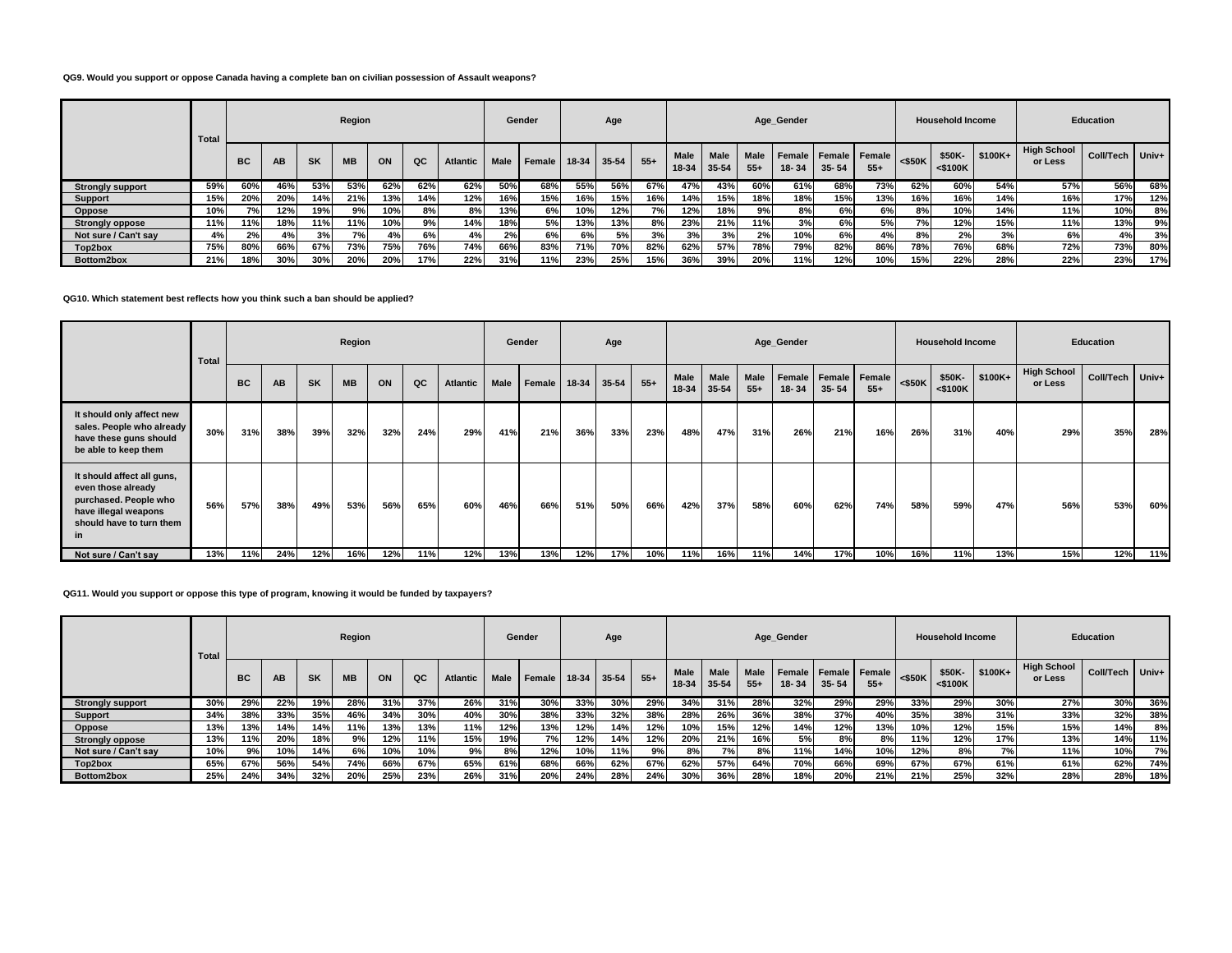# **QG12. A ban on guns would make it more difficult for criminals to get their hands on them**

|                          | <b>Total</b> |           |     |           | Region    |     |     |          |             | Gender |             | Age |       |      |                            |                      | Age Gender |                                       |       |           | <b>Household Income</b> |           |                               | <b>Education</b> |       |
|--------------------------|--------------|-----------|-----|-----------|-----------|-----|-----|----------|-------------|--------|-------------|-----|-------|------|----------------------------|----------------------|------------|---------------------------------------|-------|-----------|-------------------------|-----------|-------------------------------|------------------|-------|
|                          |              | <b>BC</b> | AB  | <b>SK</b> | <b>MB</b> | ON  | QC  | Atlantic | <b>Male</b> | Female | 18-34 35-54 |     | $55+$ | Male | <b>Male</b><br>18-34 35-54 | <b>Male</b><br>$55+$ | 18-34      | Female   Female   Female<br>$35 - 54$ | $55+$ | $<$ \$50K | \$50K-<br>$<$ \$100 $K$ | $$100K +$ | <b>High School</b><br>or Less | Coll/Tech        | Univ+ |
| <b>Strongly agree</b>    | 19%          | 13%       | 12% | 10%       | 13%       | 18% | 31% | 19%      | 18%         | 21%    | 22%         | 20% | 16%   | 21%  | 19%                        | 15%                  | 24%        | 22%                                   | 17%   | 24%       | 20%                     | 14%       | 20%                           | 18%              | 21%   |
| Agree                    | 29%          | 29%       | 18% | 24%       | 35%       | 30% | 30% | 29%      | 22%         | 34%    | 36%         | 25% | 26%   | 29%  | 18%                        | 21%                  | 42%        | 32%                                   | 31%   | 30%       | 29%                     | 28%       | 25%                           | 27%              | 36%   |
| <b>Disagree</b>          | 19%          | 23%       | 21% | 20%       | 21%       | 19% | 14% | 24%      | 16%         | 22%    | 16%         | 17% | 23%   | 14%  | 14%                        | 20%                  | 18%        | 20%                                   | 25%   | 18%       | 20%                     | 17%       | 19%                           | 20%              | 17%   |
| <b>Strongly disagree</b> | 27%          | 26%       | 42% | 42%       | 29%       | 28% | 19% | 22%      | 40%         | 15%    | 18%         | 32% | 30%   | 32%  | 46%                        | 42%                  | 6%         | 20%                                   | 18%   | 22%       | 26%                     | 39%       | 31%                           | 30%              | 19%   |
| Not sure / can't say     | 6%           | 8%        | 6%  | 3%        | 3%        | 5%  | 5%  | 6%       | 3%          | 8%     | 7%          | 4%  | 6%    | 4%   | 2%                         | 2%                   | 11%        | 6%                                    | 9%    | 7%1       | 5%                      | 3%        | 5%                            | 6%               | 7%    |
| Top2box                  | 48%          | 43%       | 31% | 35%       | 48%       | 47% | 61% | 48%      | 41%         | 55%    | 58%         | 46% | 42%   | 50%  | 38%                        | 36%                  | 65%        | 54%                                   | 48%   | 53%       | 49%                     | 42%       | 44%                           | 45%              | 57%   |
| Bottom2box               | 46%          | 49%       | 63% | 62%       | 50%       | 47% | 34% | 46%      | 57%         | 37%    | 35%         | 50% | 52%   | 46%  | 60%                        | 62%                  | 24%        | 40%                                   | 44%   | 40%       | 46%                     | 55%       | 51%                           | 50%              | 36%   |

### **QG12. Canada needs to spend more on mental health programs to stop gun violence**

|                          | <b>Total</b> |     |     |           | Region    |     |     |                 |             | Gender |               | Age |       |                      |                      |                      | Age_Gender |                                       |       |           | <b>Household Income</b> |          |                               | <b>Education</b> |     |
|--------------------------|--------------|-----|-----|-----------|-----------|-----|-----|-----------------|-------------|--------|---------------|-----|-------|----------------------|----------------------|----------------------|------------|---------------------------------------|-------|-----------|-------------------------|----------|-------------------------------|------------------|-----|
|                          |              | BC  | AB  | <b>SK</b> | <b>MB</b> | ON  | QC  | <b>Atlantic</b> | <b>Male</b> | Female | $18-34$ 35-54 |     | $55+$ | <b>Male</b><br>18-34 | <b>Male</b><br>35-54 | <b>Male</b><br>$55+$ | 18-34      | Female   Female   Female<br>$35 - 54$ | $55+$ | $<$ \$50K | \$50K-<br>$<$ \$100K    | $$100K+$ | <b>High School</b><br>or Less | Coll/Tech Univ+  |     |
| <b>Strongly agree</b>    | 45%          | 39% | 36% | 40%       | 40%       | 42% | 61% | 42%             | 43%         | 47%    | 53%           | 45% | 39%   | 53%                  | 43%                  | 36%                  | 54%        | 48%                                   | 42%   | 49%       | 46%                     | 40%      | 42%                           | 44%              | 52% |
| Agree                    | 35%          | 33% | 42% | 43%       | 36%       | 35% | 26% | 45%             | 36%         | 33%    | 34%           | 35% | 35%   | 34%                  | 35%                  | 37%                  | 33%        | 34%                                   | 33%   | 32%       | 34%                     | 38%      | 35%                           | 36%              | 32% |
| <b>Disagree</b>          | 11%          | 12% | 14% | 9%        | 14%       | 13% | 5%  | 8%              | 12%         | 9%     | 7%            | 10% | 14%   | 6%                   | 12%                  | 16%                  | 7%         | 8%                                    | 12%   | 9%।       | 10%                     | 13%      | 11%                           | 10%              | 9%  |
| <b>Strongly disagree</b> | 3%           | 6%  | 1%  | 2%        | 4%        | 3%  | 3%  | 2%              | 4%          | 2%     | 2%            | 4%  | 3%    | 3%                   | 6%                   | 4%                   | 2%         | 2%                                    | 2%    | 3%        | 4%                      | 3%       | 4%                            | 3%               | 2%  |
| Not sure / can't say     | 7%           | 10% | 8%  | 7%        | 6%        | 7%  | 5%  | 3%              | 5%          | 8%     | 4%            | 6%  | 9%    | 3%                   | 4%                   | 7%                   | 4%         | 8%                                    | 12%   | 7%        | 6%                      | 6%       | 8%                            | 6%               | 5%  |
| Top2box                  | 80%          | 72% | 77% | 82%       | 76%       | 77% | 87% | 87%             | 79%         | 80%    | 87%           | 80% | 74%   | 88%                  | 78%                  | 73%                  | 86%        | 82%                                   | 75%   | 81%       | 80%                     | 78%      | 77%                           | 81%              | 84% |
| Bottom2box               | 14%          | 18% | 15% | 11%       | 18%       | 16% | 8%  | 9%              | 16%         | 11%    | 9%            | 14% | 17%   | 9%                   | 18%                  | 20%                  | 9%         | 10%                                   | 13%   | 12%       | 14%                     | 16%      | 15%                           | 13%              | 11% |

#### **QG12. I worry about being the victim of gun violence**

|                          | <b>Total</b> |           |     |           | Region    |     |     |                 |             | Gender |               | Age |       |                      |                      |                      | Age_Gender      |                            |       |           | <b>Household Income</b> |          |                               | Education       |     |
|--------------------------|--------------|-----------|-----|-----------|-----------|-----|-----|-----------------|-------------|--------|---------------|-----|-------|----------------------|----------------------|----------------------|-----------------|----------------------------|-------|-----------|-------------------------|----------|-------------------------------|-----------------|-----|
|                          |              | <b>BC</b> | AВ  | <b>SK</b> | <b>MB</b> | ON  | QC  | <b>Atlantic</b> | <b>Male</b> | Female | $18-34$ 35-54 |     | $55+$ | <b>Male</b><br>18-34 | <b>Male</b><br>35-54 | <b>Male</b><br>$55+$ | Female<br>18-34 | Female Female<br>$35 - 54$ | $55+$ | $<$ \$50K | \$50K-<br>$<$ \$100K    | $$100K+$ | <b>High School</b><br>or Less | Coll/Tech Univ+ |     |
| <b>Strongly agree</b>    | 8%           | 4%        | 7%  | 5%        | 4%        | 9%  | 11% | 5%              | 7%          | 9%     | 9%            | 9%  | 7%    | 7%                   | 8%                   | 6%                   | 11%             | 9%                         | 7%    | 13%       | 6%                      | 3%       | 11%                           | 7%              | 5%  |
| Agree                    | 23%          | 20%       | 16% | 25%       | 26%       | 25% | 25% | 17%             | 19%         | 27%    | 22%           | 22% | 24%   | 16%                  | 17%                  | 24%                  | 28%             | 27%                        | 25%   | 24%       | 20%                     | 25%      | 23%                           | 24%             | 23% |
| <b>Disagree</b>          | 37%          | 42%       | 41% | 36%       | 43%       | 38% | 29% | 42%             | 34%         | 40%    | 38%           | 36% | 37%   | 35%                  | 33%                  | 34%                  | 41%             | 39%                        | 40%   | 31%       | 43%                     | 39%      | 35%                           | 36%             | 42% |
| <b>Strongly disagree</b> | 25%          | 25%       | 29% | 24%       | 19%       | 21% | 28% | 28%             | 35%         | 15%    | 26%           | 27% | 22%   | 38%                  | 39%                  | 29%                  | 14%             | 15%                        | 15%   | 22%       | 23%                     | 32%      | 23%                           | 28%             | 23% |
| Not sure / can't say     | 7%           | 8%        | 7%  | 11%       | 9%        | 7%  | 7°/ | 8%              | 4%          | 10%    | 5%            | 6%  | 10%   | 4%                   | 2%                   | 6%                   | 6%              | 10%                        | 13%   | 9%        | 8%                      | 2%       | 8%                            | 6%              | 7%  |
| Top2box                  | 31%          | 24%       | 23% | 30%       | 29%       | 34% | 37% | 22%             | 26%         | 35%    | 31%           | 31% | 31%   | 22%                  | 26%                  | 30%                  | 39%             | 36%                        | 32%   | 37%       | 26%                     | 28%      | 34%                           | 30%             | 28% |
| Bottom2box               | 62%          | 67%       | 70% | 59%       | 62%       | 59% | 57% | 70%             | 69%         | 55%    | 64%           | 63% | 59%   | 73%                  | 72%                  | 64%                  | 55%             | 54%                        | 55%   | 53%       | 66%                     | 70%      | 58%                           | 64%             | 65% |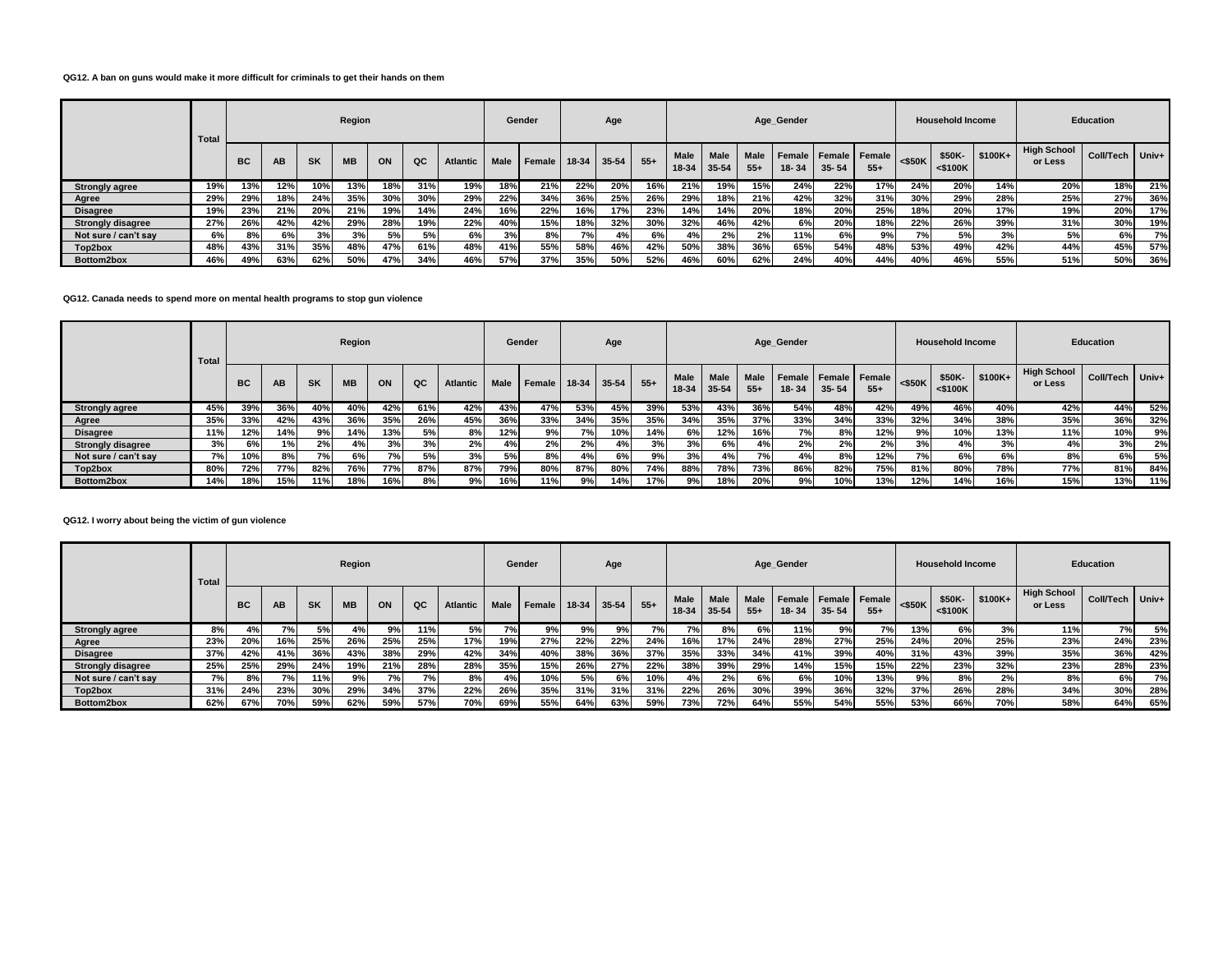### **QG13. Thinking about gun violence now, is this a serious problem in Canada, or something you think is overblown by politicians and the media?**

|                                           | Total |     |     |           | Region    |     |     |                 |      | Gender               |     | Age |       |      |                       |               | Age_Gender |           |                               |           | <b>Household Income</b> |          |                        | Education       |     |
|-------------------------------------------|-------|-----|-----|-----------|-----------|-----|-----|-----------------|------|----------------------|-----|-----|-------|------|-----------------------|---------------|------------|-----------|-------------------------------|-----------|-------------------------|----------|------------------------|-----------------|-----|
|                                           |       | BC  | AB  | <b>SK</b> | <b>MB</b> | ON  | QC  | <b>Atlantic</b> | Male | Female   18-34 35-54 |     |     | $55+$ | Male | Male<br>$18-34$ 35-54 | Male<br>$55+$ | 18-34      | $35 - 54$ | Female Female Female<br>$55+$ | $<$ \$50K | \$50K-<br>$<$ \$100K    | $$100K+$ | High School<br>or Less | Coll/Tech Univ+ |     |
| A serious problem in<br>Canada            | 50%   | 46% | 30% | 36%       | 53%       | 59% | 49% | 54%             | 37%  | 63%                  | 49% | 46% | 55%   | 36%  | 32%                   | 43%           | 61%        | 60%       | 67%                           | 59%       | 49%                     | 39%      | 56%                    | 46%             | 46% |
| Overblown by politicians<br>and the media | 50%   | 54% | 70% | 64%       | 47%       | 41% | 51% | 46%             | 63%  | 37%                  | 51% | 54% | 45%   | 64%  | 68%                   | 57%           | 39%        | 40%       | 33%                           | 41%       | 51%                     | 61%      | 44%                    | 54%             | 54% |

## **QG14. Would you say that gun violence has been increasing, decreasing or staying the same in -Your community?**

|                         | Total |           |           |           | Region    |     |     |                 |             | Gender |               | Age |       |                        |                      |                      | Age_Gender                    |           |       |           | <b>Household Income</b> |          |                        | <b>Education</b> |       |
|-------------------------|-------|-----------|-----------|-----------|-----------|-----|-----|-----------------|-------------|--------|---------------|-----|-------|------------------------|----------------------|----------------------|-------------------------------|-----------|-------|-----------|-------------------------|----------|------------------------|------------------|-------|
|                         |       | <b>BC</b> | <b>AB</b> | <b>SK</b> | <b>MB</b> | ON  | QC  | <b>Atlantic</b> | <b>Male</b> | Female | $18-34$ 35-54 |     | $55+$ | <b>Male</b><br>$18-34$ | <b>Male</b><br>35-54 | <b>Male</b><br>$55+$ | Female Female Female<br>18-34 | $35 - 54$ | $55+$ | $<$ \$50K | \$50K-<br>$<$ \$100K    | $$100K+$ | High School<br>or Less | <b>Coll/Tech</b> | Univ+ |
| Increasing              | 36%   | 39%       | 27%       | 39%       | 46%       | 48% | 19% | 28%             | 28%         | 42%    | 33%           | 35% | 39%   | 25%                    | 26%                  | 33%                  | 40%                           | 42%       | 45%   | 36%       | 35%                     | 34%      | 37%                    | 37%              | 32%   |
| <b>Staying the same</b> | 55%   | 55%       | 65%       | 51%       | 48%       | 44% | 68% | 60%             | 56%         | 54%    | 57%           | 56% | 53%   | 56%                    | 59%                  | 55%                  | 58%                           | 54%       | 51%   | 57%       | 53%                     | 55%      | 55%                    | 55%              | 56%   |
| Decreasing              | 9%    | 6%        | 8%        | 9%I       | 6%        | 8%  | 12% | 12%             | 15%         | 3%     | 10%           | 9%। | 8%    | 19%                    | 15%                  | 13%                  | 2%                            | 3%1       | 4%    | 7%        | 12%                     | 11%      | 8%                     | 8%               | 12%   |

#### **QG14. Would you say that gun violence has been increasing, decreasing or staying the same in -Your province ?**

|                         | <b>Total</b> |           |           |           | Region    |     |     |                 |             | Gender        |               | Age |       |                 |               |                      | Age_Gender |                                   |       |           | <b>Household Income</b> |           |                               | <b>Education</b> |       |
|-------------------------|--------------|-----------|-----------|-----------|-----------|-----|-----|-----------------|-------------|---------------|---------------|-----|-------|-----------------|---------------|----------------------|------------|-----------------------------------|-------|-----------|-------------------------|-----------|-------------------------------|------------------|-------|
|                         |              | <b>BC</b> | <b>AB</b> | <b>SK</b> | <b>MB</b> | ON  | QC  | <b>Atlantic</b> | <b>Male</b> | <b>Female</b> | $18-34$ 35-54 |     | $55+$ | Male<br>$18-34$ | Male<br>35-54 | <b>Male</b><br>$55+$ | 18-34      | Female Female Female<br>$35 - 54$ | $55+$ | $<$ \$50K | \$50K-<br>$<$ \$100K    | $$100K +$ | <b>High School</b><br>or Less | <b>Coll/Tech</b> | Univ+ |
| Increasing              | 48%          | 52%       | 30%       | 41%       | 52%       | 66% | 29% | 39%             | 40%         | 55%           | 39%           | 45% | 57%   | 33%             | 37%           | 49%                  | 45%        | 53%                               | 64%   | 50%       | 49%                     | 42%       | 52%                           | 46%              | 43%   |
| <b>Staying the same</b> | 46%          | 46%       | 64%       | 54%       | 41%       | 30% | 61% | 46%             | 49%         | 42%           | 54%           | 46% | 38%   | 54%             | 52%           | 43%                  | 54%        | 41%                               | 34%   | 46%       | 42%                     | 49%       | 43%                           | 47%              | 48%   |
| Decreasing              | 7%           | 2%        | 6%        | 5%        | 7%1       | 4%  | 10% | 14%             | 11%         | 3%            | 7%            | 8%  | 5%    | 13%             | 11%           | 8%                   | 1%         | 6%                                | 2%    | 5%        | 9%                      | 8%        | 5%                            | 7%               | 9%    |

#### **QG14. would you say that gun violence has been increasing, decreasing or staying the same in -Canada overall?**

|                         | <b>Total</b> |           |           |           | Region    |     |     |                 |             | Gender              |     | Age         |       |               |               |       | Age_Gender                                     |           |       |           | <b>Household Income</b> |                       |                               | Education         |     |
|-------------------------|--------------|-----------|-----------|-----------|-----------|-----|-----|-----------------|-------------|---------------------|-----|-------------|-------|---------------|---------------|-------|------------------------------------------------|-----------|-------|-----------|-------------------------|-----------------------|-------------------------------|-------------------|-----|
|                         |              | <b>BC</b> | <b>AB</b> | <b>SK</b> | <b>MB</b> | ON  | QC  | <b>Atlantic</b> | <b>Male</b> | Female <sub>1</sub> |     | 18-34 35-54 | $55+$ | Male<br>18-34 | Male<br>35-54 | $55+$ | Male   Female   Female   Female  <br>$18 - 34$ | $35 - 54$ | $55+$ | $<$ \$50K | \$50K-<br>$<$ \$100 $K$ | $\frac{1}{2}$ \$100K+ | <b>High School</b><br>or Less | Coll/Tech   Univ+ |     |
| Increasing              | 51%          | 45%       | 39%       | 51%       | 68%       | 58% | 43% | 59%             | 41%         | 60%                 | 44% | <b>47%</b>  | 59%   | 33%           | 38%           | 49%   | 54%                                            | 56%       | 69%   | 55%       | 51%                     | 43%                   | 56%                           | 51%               | 44% |
| <b>Staying the same</b> | 42%          | 46%       | 54%       | 43%       | 26%       | 36% | 49% | 31%             | 48%         | 36%                 | 45% | 45%         | 36%   | 48%           | 52%           | 44%   | 42%                                            | 39%       | 29%   | 40%       | 40%                     | 46%                   | 39%                           | 42%               | 45% |
| Decreasing              | 7%           | 9%        | 7% i      | 6%        | 6%        | 6%  | 8%  | 10%             | 12%         | 3%                  | 11% | 8%          | 4%    | 19%           | 11%           | 7%    | 4%                                             | 5%        | 2%    | 5%        | 9%                      | 10%                   | 5%                            | <b>7%</b>         | 11% |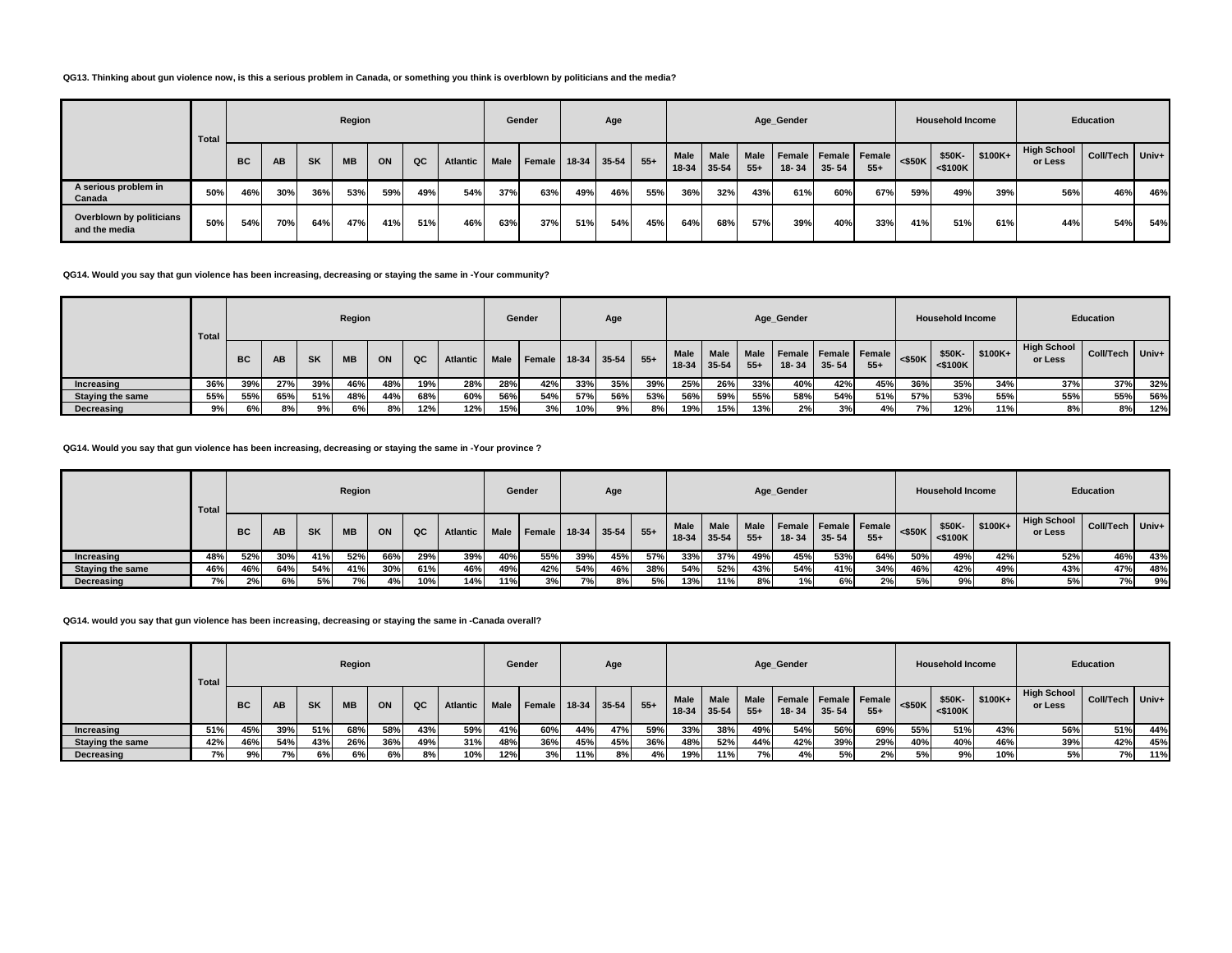### **QG15. [First Mention] Thinking about your own community, which, if any, are of the greatest concern to you?**

|                                                       | Total |                                 |     |           | Region    |     |     |          |      | Gender |               | Age |       |                      |                      |                       | Age_Gender          |                            |                 |           | <b>Household Income</b> |           |                               | Education       |     |
|-------------------------------------------------------|-------|---------------------------------|-----|-----------|-----------|-----|-----|----------|------|--------|---------------|-----|-------|----------------------|----------------------|-----------------------|---------------------|----------------------------|-----------------|-----------|-------------------------|-----------|-------------------------------|-----------------|-----|
|                                                       |       | <b>BC</b>                       | AB  | <b>SK</b> | <b>MB</b> | ON  | QC  | Atlantic | Male | Female | $18-34$ 35-54 |     | $55+$ | <b>Male</b><br>18-34 | <b>Male</b><br>35-54 | <b>Male</b><br>$55 +$ | Female<br>$18 - 34$ | <b>Female</b><br>$35 - 54$ | Female<br>$55+$ | $<$ \$50K | \$50K-<br>$<$ \$100K    | $$100K +$ | <b>High School</b><br>or Less | Coll/Tech Univ+ |     |
| <b>Gang violence</b>                                  | 28%   | 43%                             | 22% | 38%       | 28%       | 33% | 21% | 11%      | 33%  | 25%    | 26%           | 29% | 30%   | 29%                  | 34%                  | 34%                   | 23%                 | 24%                        | 27%             | 21%       | 29%                     | 35%       | 27%                           | 30%             | 29% |
| Shootings during crimes -<br>robberies, assaults etc. | 22%   | 18%                             | 28% | 23%       | 28%       | 25% | 15% | 27%      | 18%  | 26%    | 19%           | 21% | 26%   | 15%                  | 17%                  | 23%                   | 23%                 | 24%                        | 30%             | 24%       | 20%                     | 22%       | 25%                           | 23%             | 17% |
| Suicide                                               | 13%   | 10%                             | 10% | 12%       | 14%       | 10% | 19% | 25%      | 12%  | 15%    | 16%           | 14% | 10%   | 16%                  | 12%                  | 9%                    | 16%                 | 17%                        | 11%             | 15%       | 15%                     | 11%       | 13%                           | 13%             | 14% |
| <b>Mass shootings</b>                                 | 12%   | 10%                             | 13% | 9%        | 5%        | 12% | 17% | 8%       | 10%  | 14%    | 16%           | 11% | 11%   | 12%                  | 9%                   | 10%                   | 19%                 | 13%                        | 13%             | 15%       | 12%                     | 9%        | 9%                            | 11%             | 19% |
| <b>Accidental shootings</b>                           | 9%    | 8%                              | 10% | 3%        | 12%       | 8%  | 9%  | 10%      | 8%   | 9%     | 7%            | 9%  | 9%    | 7%                   | 5%                   | 11%                   | <b>7%</b>           | 14%                        | 8%              | 11%       | 8%                      | 6%        | 11%                           | 9%              | 6%  |
| Other specify                                         | 2%    | $*$ <sup>o</sup> / <sub>0</sub> | 2%  | 2%        |           | 3%  | 1%  |          | 1%   | 3%     | 1%            | 2%  | 2%    | $1\%$                | 2%                   | $*$ %                 | 1%                  | 3%                         | 3%              | 1%        | 3%                      | 2%        | 1%                            | 2%              | 3%  |
| Not worried about gun<br>violence in Canada           | 13%   | 10%                             | 15% | 13%       | 12%       | 9%  | 17% | 19%      | 18%  | 8%     | 15%           | 14% | 11%   | 19%                  | 21%                  | 14%                   | 10%                 | 7%                         | 8%              | 12%       | 13%                     | 15%       | 13%                           | 12%             | 13% |

### **QG15. [Top2 Mentions] Thinking about your own community, which, if any, are of the greatest concern to you?**

|                                                       | Total |           |     |           | Region    |     |     |          |      | Gender |         | Age   |       |               |                      |                      | Age Gender      |                                   |       |           | <b>Household Income</b> |          |                               | <b>Education</b> |     |
|-------------------------------------------------------|-------|-----------|-----|-----------|-----------|-----|-----|----------|------|--------|---------|-------|-------|---------------|----------------------|----------------------|-----------------|-----------------------------------|-------|-----------|-------------------------|----------|-------------------------------|------------------|-----|
|                                                       |       | <b>BC</b> | AB  | <b>SK</b> | <b>MB</b> | ON  | QC  | Atlantic | Male | Female | $18-34$ | 35-54 | $55+$ | Male<br>18-34 | <b>Male</b><br>35-54 | <b>Male</b><br>$55+$ | Female<br>18-34 | <b>Female Female</b><br>$35 - 54$ | $55+$ | $<$ \$50K | \$50K-<br>$<$ \$100 $K$ | $$100K+$ | <b>High School</b><br>or Less | Coll/Tech Univ+  |     |
| <b>Gang violence</b>                                  | 44%   | 61%       | 43% | 57%       | 48%       | 48% | 34% | 22%      | 46%  | 43%    | 43%     | 44%   | 45%   | 41%           | 47%                  | 48%                  | 45%             | 42%                               | 42%   | 38%       | 47%                     | 48%      | 43%                           | 43%              | 47% |
| Shootings during crimes -<br>robberies, assaults etc. | 42%   | 39%       | 42% | 45%       | 53%       | 46% | 35% | 42%      | 35%  | 48%    | 41%     | 39%   | 46%   | 32%           | 33%                  | 41%                  | 49%             | 45%                               | 51%   | 45%       | 38%                     | 39%      | 46%                           | 45%              | 33% |
| <b>Mass shootings</b>                                 | 23%   | 19%       | 24% | 16%       | 13%       | 25% | 28% | 14%      | 21%  | 26%    | 28%     | 21%   | 21%   | 24%           | 21%                  | 18%                  | 32%             | 22%                               | 25%   | 26%       | 22%                     | 21%      | 22%                           | 20%              | 30% |
| <b>Suicide</b>                                        | 20%   | 14%       | 20% | 22%       | 16%       | 15% | 26% | 38%      | 18%  | 22%    | 24%     | 22%   | 16%   | 22%           | 17%                  | 15%                  | 25%             | 27%                               | 16%   | 24%       | 19%                     | 18%      | 19%                           | 19%              | 23% |
| <b>Accidental shootings</b>                           | 17%   | 18%       | 17% | 8%        | 18%       | 15% | 17% | 24%      | 17%  | 17%    | 15%     | 18%   | 17%   | 18%           | 12%                  | 20%                  | 12%             | 24%                               | 15%   | 21%       | 16%                     | 14%      | 18%                           | 17%              | 16% |
| Other specify                                         | 3%    | 2%        | 2%  | 2%        | 2%        | 5%  | 3%  | 2%       | 3%   | 4%     | 3%      | 4%    | 4%    | 3%            | 3%                   | 2%                   | 3%              | 4%                                | 5%    | 3%        | 4%                      | 3%       | 2%                            | 4%               | 5%  |
| Not worried about gun<br>violence in Canada           | 13%   | 10%       | 15% | 13%       | 12%       | 9%  | 17% | 19%      | 18%  | 8%     | 15%     | 14%   | 11%   | 19%           | 21%                  | 14%                  | 10%             | 7%                                | 8%    | 12%       | 13%                     | 15%      | 13%                           | 12%              | 13% |

# **QG16. Have you, yourself, ever fired a gun?**

|                                          | Total |           |           |           | Region    |     |     |                 |             | Gender |         | Age   |       |                      |                      |                      | Age_Gender |           |                               |           | <b>Household Income</b> |           |                               | Education |         |
|------------------------------------------|-------|-----------|-----------|-----------|-----------|-----|-----|-----------------|-------------|--------|---------|-------|-------|----------------------|----------------------|----------------------|------------|-----------|-------------------------------|-----------|-------------------------|-----------|-------------------------------|-----------|---------|
|                                          |       | <b>BC</b> | <b>AB</b> | <b>SK</b> | <b>MB</b> | ON  | QC  | <b>Atlantic</b> | <b>Male</b> | Female | $18-34$ | 35-54 | $55+$ | <b>Male</b><br>18-34 | <b>Male</b><br>35-54 | <b>Male</b><br>$55+$ | 18-34      | $35 - 54$ | Female Female Female<br>$55+$ | $<$ \$50K | \$50K-<br>$<$ \$100K    | $ $100K+$ | <b>High School</b><br>or Less | Coll/Tech | $Univ+$ |
| Yes, I have a fired a gun<br>many times  | 31%   | 33%       | 39%       | 47%       | 27%       | 30% | 24% | 36%             | 49%         | 14%    | 22%     | 32%   | 37%   | 31%                  | 49%                  | 63%                  | 13%        | 16%       | 12%                           | 22%       | 34%                     | 43%       | 32%                           | 35%       | 25%     |
| Yes, I have fired a gun<br>once or twice | 25%   | 33%       | 34%       | 33%       | 33%       | 21% | 21% | 30%             | 26%         | 25%    | 27%     | 25%   | 25%   | 30%                  | 24%                  | 23%                  | 24%        | 25%       | 26%                           | 26%       | 28%                     | 23%       | 25%                           | 24%       | 28%     |
| No, I have never fired a<br>gun          | 44%   | 34%       | 27%       | 20%       | 40%       | 49% | 55% | 34%             | 25%         | 61%    | 51%     | 43%   | 39%   | 39%                  | 26%                  | 14%                  | 63%        | 59%       | 62%                           | 52%       | 39%                     | 34%       | 43%                           | 41%       | 47%     |
| Net: Yes                                 | 56%   | 66%       | 73%       | 80%       | 60%       | 51% | 45% | 66%             | 75%         | 39%    | 49%     | 57%   | 61%   | 61%                  | 74%                  | 86%                  | 37%        | 41%       | 38%                           | 48%       | 61%                     | 66%       | 57%                           | 59%       | 53%     |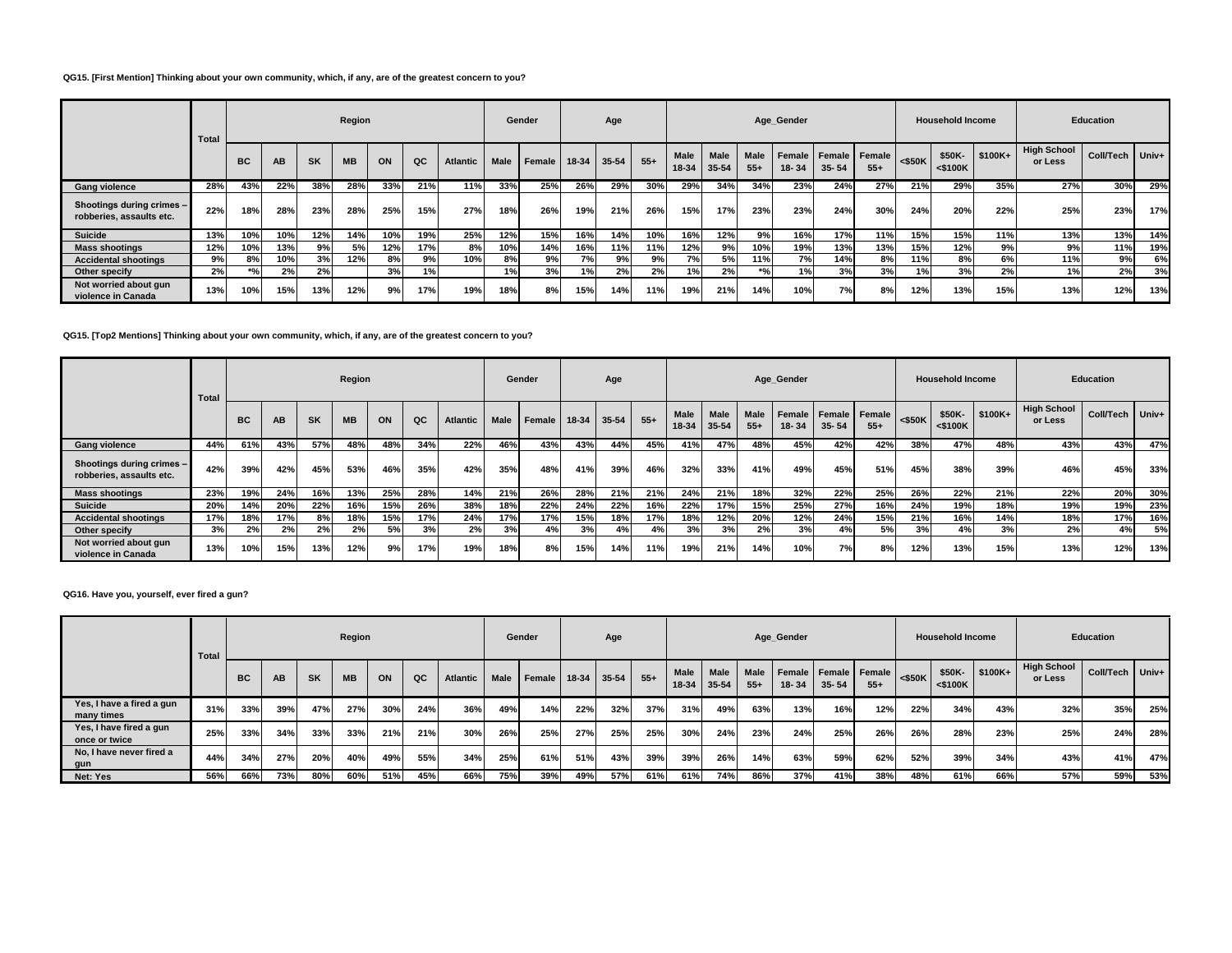### **QG17. Have you ever personally owned a gun?**

|                                                      | <b>Total</b> |           |     |           | Region    |     |     |                 |             | Gender |               | Age |       |               |               |               | Age_Gender          |           |                          |           | <b>Household Income</b> |          |                               | <b>Education</b> |     |
|------------------------------------------------------|--------------|-----------|-----|-----------|-----------|-----|-----|-----------------|-------------|--------|---------------|-----|-------|---------------|---------------|---------------|---------------------|-----------|--------------------------|-----------|-------------------------|----------|-------------------------------|------------------|-----|
|                                                      |              | <b>BC</b> | AB  | <b>SK</b> | <b>MB</b> | ON  | QC  | <b>Atlantic</b> | <b>Male</b> | Female | $18-34$ 35-54 |     | $55+$ | Male<br>18-34 | Male<br>35-54 | Male<br>$55+$ | Female<br>$18 - 34$ | $35 - 54$ | Female   Female<br>$55+$ | $<$ \$50K | \$50K-<br>$<$ \$100K    | $$100K+$ | <b>High School</b><br>or Less | Coll/Tech Univ+  |     |
| Yes, currently own a<br>gun(s)                       | 14%          | 14%       | 25% | 25%       | 13%       | 12% | 13% | 12%             | 25%         | 5%     | 11%           | 15% | 17%   | 18%           | 24%           | 31%           | 5%                  | 6%        | 4%                       | 9%        | 16%                     | 22%      | 16%                           | 17%              | 10% |
| Have owned a gun(s) in<br>the past but not currently | 9%           | 11%       | 7%  | 11%       | 11%       | 10% | 6%  | 10%             | 15%         | 3%     | 2%            | 7%  | 15%   | 3%            | 13%           | 26%           | 1%                  | 3%        | 5%                       | 8%        | 9%।                     | 8%       | 11%                           | 9%               | 5%  |
| No, never owned a gun                                | 77%          | 76%       | 69% | 63%       | 76%       | 78% | 81% | 79%             | 60%         | 92%    | 87%           | 78% | 68%   | 79%           | 63%           | 43%           | 94%                 | 91%       | 91%                      | 83%       | 75%                     | 70%      | 73%                           | 75%              | 85% |
| Net: Yes                                             | 23%          | 24%       | 31% | 37%       | 24%       | 22% | 19% | 21%             | 40%         | 8%     | 13%           | 22% | 32%   | 21%           | 37%           | 57%           | 6%                  | 9%        | 9%                       | 17%       | 25%                     | 30%      | 27%                           | 25%              | 15% |

### **QG18. And, even if you do not personally own a gun, do you have any friends or close family members who are gun owners?**

|                                                                      | Total |           |     |           | Region    |     |     |                 |             | Gender |         | Age       |       |                      |                          |                      | Age_Gender          |                     |                 |           | <b>Household Income</b> |           |                               | <b>Education</b> |       |
|----------------------------------------------------------------------|-------|-----------|-----|-----------|-----------|-----|-----|-----------------|-------------|--------|---------|-----------|-------|----------------------|--------------------------|----------------------|---------------------|---------------------|-----------------|-----------|-------------------------|-----------|-------------------------------|------------------|-------|
|                                                                      |       | <b>BC</b> | AB  | <b>SK</b> | <b>MB</b> | ON  | QC  | <b>Atlantic</b> | <b>Male</b> | Female | $18-34$ | $35 - 54$ | $55+$ | <b>Male</b><br>18-34 | <b>Male</b><br>$35 - 54$ | <b>Male</b><br>$55+$ | Female<br>$18 - 34$ | Female<br>$35 - 54$ | Female<br>$55+$ | $<$ \$50K | \$50K-<br>$<$ \$100K    | $$100K +$ | <b>High School</b><br>or Less | Coll/Tech        | Univ+ |
| Yes, someone else in my<br>household owns a gun                      | 13%   | 11%       | 19% | 25%       | 6%        | 11% | 10% | 20%             | 10%         | 15%    | 14%     | 13%       | 11%   | 12%                  | 10%                      | 9%                   | 16%                 | 16%                 | 13%             | 10%       | 11%                     | 17%       | 14%                           | 14%              | 9%    |
| Yes, a close friend or<br>family member (outside of<br>my household) | 51%   | 52%       | 64% | 60%       | 56%       | 50% | 47% | 48%             | 61%         | 42%    | 51%     | 54%       | 49%   | 64%                  | 63%                      | 58%                  | 39%                 | 45%                 | 41%             | 49%       | 52%                     | 56%       | 51%                           | 53%              | 50%   |
| <b>No</b>                                                            | 27%   | 25%       | 10% | 10%       | 30%       | 29% | 34% | 26%             | 20%         | 33%    | 26%     | 25%       | 29%   | 19%                  | 22%                      | 20%                  | 32%                 | 28%                 | 38%             | 30%       | 28%                     | 21%       | 25%                           | 26%              | 31%   |
| Not sure / can't say                                                 | 9%    | 12%       | 7%  | 5%        | 9%        | 10% | 10% | 6% l            | 8%          | 10%    | 9%      | 8%        | 11%   | 6%                   | 5%                       | 13%                  | 13%                 | 11%                 | 8%              | 11%       | 9%                      | 6%        | 10%                           | 7%               | 11%   |
| Net: Yes                                                             | 64%   | 63%       | 83% | 85%       | 62%       | 60% | 57% | 68%             | 71%         | 57%    | 65%     | 67%       | 60%   | 75%                  | 73%                      | 67%                  | 55%                 | 61%                 | 54%             | 59%       | 63%                     | 73%       | 65%                           | 67%              | 59%   |

### **QG19. How common do you believe gun ownership is in your own community, would you say it is…?**

|                                           | Total |           |     |           | Region    |     |     |                 |             | Gender |       | Age       |       |               |                      |                      | Age Gender      |                              |       |           | <b>Household Income</b> |           |                               | <b>Education</b> |     |
|-------------------------------------------|-------|-----------|-----|-----------|-----------|-----|-----|-----------------|-------------|--------|-------|-----------|-------|---------------|----------------------|----------------------|-----------------|------------------------------|-------|-----------|-------------------------|-----------|-------------------------------|------------------|-----|
|                                           |       | <b>BC</b> | AB. | <b>SK</b> | <b>MB</b> | ON  | QC  | <b>Atlantic</b> | <b>Male</b> | Female | 18-34 | $35 - 54$ | $55+$ | Male<br>18-34 | <b>Male</b><br>35-54 | <b>Male</b><br>$55+$ | Female<br>18-34 | Female   Female<br>$35 - 54$ | $55+$ | $<$ \$50K | \$50K-<br>$<$ \$100K    | $$100K +$ | <b>High School</b><br>or Less | Coll/Tech Univ+  |     |
| Very common, many<br>people own guns      | 20%   | 17%       | 33% | 41%       | 14%       | 16% | 14% | 32%             | 25%         | 14%    | 14%   | 25%       | 18%   | 17%           | 34%                  | 24%                  | 12%             | 18%                          | 13%   | 17%       | 22%                     | 23%       | 24%                           | 23%              | 9%  |
| <b>Fairly common</b>                      | 29%   | 27%       | 22% | 37%       | 38%       | 26% | 34% | 34%             | 30%         | 28%    | 26%   | 31%       | 28%   | 26%           | 31%                  | 31%                  | 27%             | 31%                          | 26%   | 28%       | 30%                     | 29%       | 26%                           | 34%              | 27% |
| Not that common                           | 32%   | 34%       | 26% | 10%       | 27%       | 36% | 36% | 17%             | 31%         | 33%    | 38%   | 27%       | 33%   | 40%           | 22%                  | 32%                  | 36%             | 30%                          | 34%   | 31%       | 33%                     | 32%       | 30%                           | 27%              | 41% |
| Very uncommon, almost<br>no one owns guns | 10%   | 12%       | 7%  | <b>7%</b> | 16%       | 10% | 8%  | 12%             | 9%          | 10%    | 13%   | 8%        | 8%    | 13%           | 9%                   | 6%                   | 13%             | 8%                           | 11%   | 11%       | 8%                      | 10%       | 7%                            | 8%               | 16% |
| Not sure / Can't say                      | 10%   | 11%       | 11% | 5%        | 5%        | 12% | 8%  | 5%              | 6%          | 14%    | 8%    | 9%        | 12%   | 5%            | 4%                   | 8%                   | 12%             | 13%                          | 16%   | 13%       | 7%                      | 6%        | 13%                           | 8%               | 7%  |
| Top2box                                   | 48%   | 43%       | 55% | 78%       | 51%       | 42% | 48% | 65%             | 55%         | 42%    | 41%   | 57%       | 46%   | 42%           | 65%                  | 55%                  | 39%             | 49%                          | 39%   | 45%       | 52%                     | 52%       | 50%                           | 57%              | 36% |
| Bottom2box                                | 42%   | 46%       | 34% | 17%       | 43%       | 46% | 44% | 30%             | 40%         | 44%    | 51%   | 35%       | 41%   | 53%           | 31%                  | 37%                  | 49%             | 38%                          | 45%   | 43%       | 41%                     | 42%       | 37%                           | 35%              | 57% |